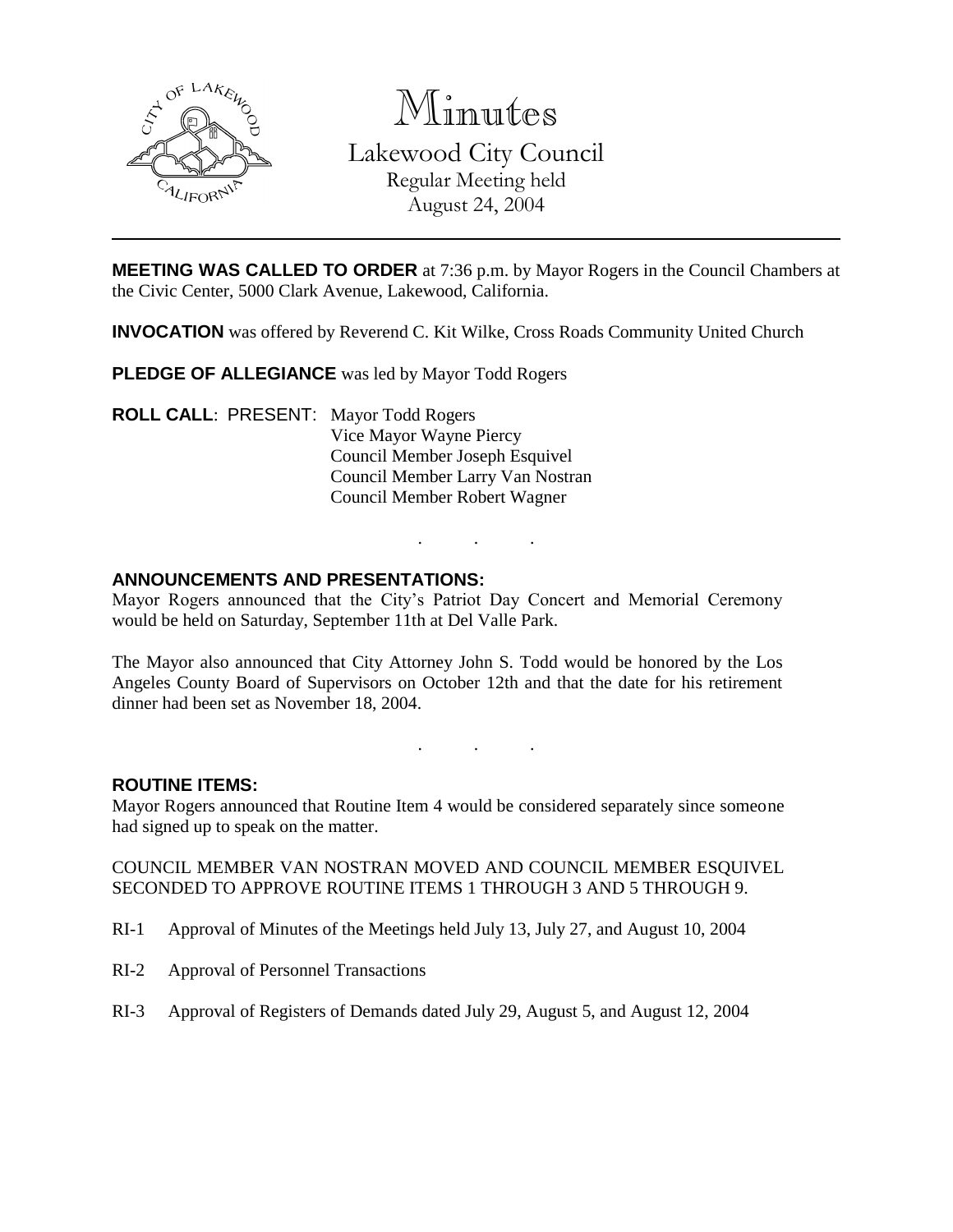City Council Minutes August 24, 2004 Page 2

#### **ROUTINE ITEMS:** Continued

RI-5 RESOLUTION NO. 2004-61; A RESOLUTION OF THE CITY COUNCIL OF THE CITY OF LAKEWOOD ESTABLISHING A PHYSICALLY HANDICAPPED PERSONS DESIGNATED PARKING SPACE ON THE WEST SIDE OF DEEBOYAR AVENUE WITHIN THE CITY OF LAKEWOOD

RESOLUTION NO. 2004-62; A RESOLUTION OF THE CITY COUNCIL OF THE CITY OF LAKEWOOD ESTABLISHING A PHYSICALLY HANDICAPPED PERSONS DESIGNATED PARKING SPACE ON THE SOUTH SIDE OF SILVA STREET WITHIN THE CITY OF LAKEWOOD

RESOLUTION NO. 2004-63; A RESOLUTION OF THE CITY COUNCIL OF THE CITY OF LAKEWOOD ESTABLISHING A PHYSICALLY HANDICAPPED PERSONS DESIGNATED PARKING SPACE ON THE EAST SIDE OF CARFAX AVENUE WITHIN THE CITY OF LAKEWOOD

- RI-6 Approval of Monthly Report of Investment Transactions
- RI-7 Acceptance of Notice of Completion for Public Works Project 04-1, Residential Street Rehab, Sully-Miller Contracting Company
- RI-8 Approval of Amendment to Online Privacy Personal Information Administrative Guide
- RI-9 Approval of Purchase of Post Production Equipment

UPON ROLL CALL VOTE, THE MOTION WAS APPROVED:

AYES: COUNCIL MEMBERS: Wagner, Esquivel, Piercy, Van Nostran and Rogers NAYS: COUNCIL MEMBERS: None

RI-4 RESOLUTION NO. 2004-60; A RESOLUTION OF THE CITY COUNCIL OF THE CITY OF LAKEWOOD PROHIBITING THE PARKING OR STANDING OF VEHICLES BETWEEN 10 A.M. AND 3 P.M. ON FRIDAY OF EACH WEEK FOR STREET SWEEPING PURPOSES ON BOTH SIDES OF OCANA AVENUE BETWEEN HARVEY WAY AND TILBURY STREET

Public Works Director Lisa Rapp advised that she had spoken to the residents and they were only in attendance to see that the item was approved.

COUNCIL MEMBER WAGNER MOVED AND COUNCIL MEMBER ESQUIVEL SECONDED TO APPROVE ROUTINE ITEM 4. UPON ROLL CALL VOTE, THE MOTION WAS APPROVED:

AYES: COUNCIL MEMBERS: Wagner, Esquivel, Piercy, Van Nostran and Rogers NAYS: COUNCIL MEMBERS: None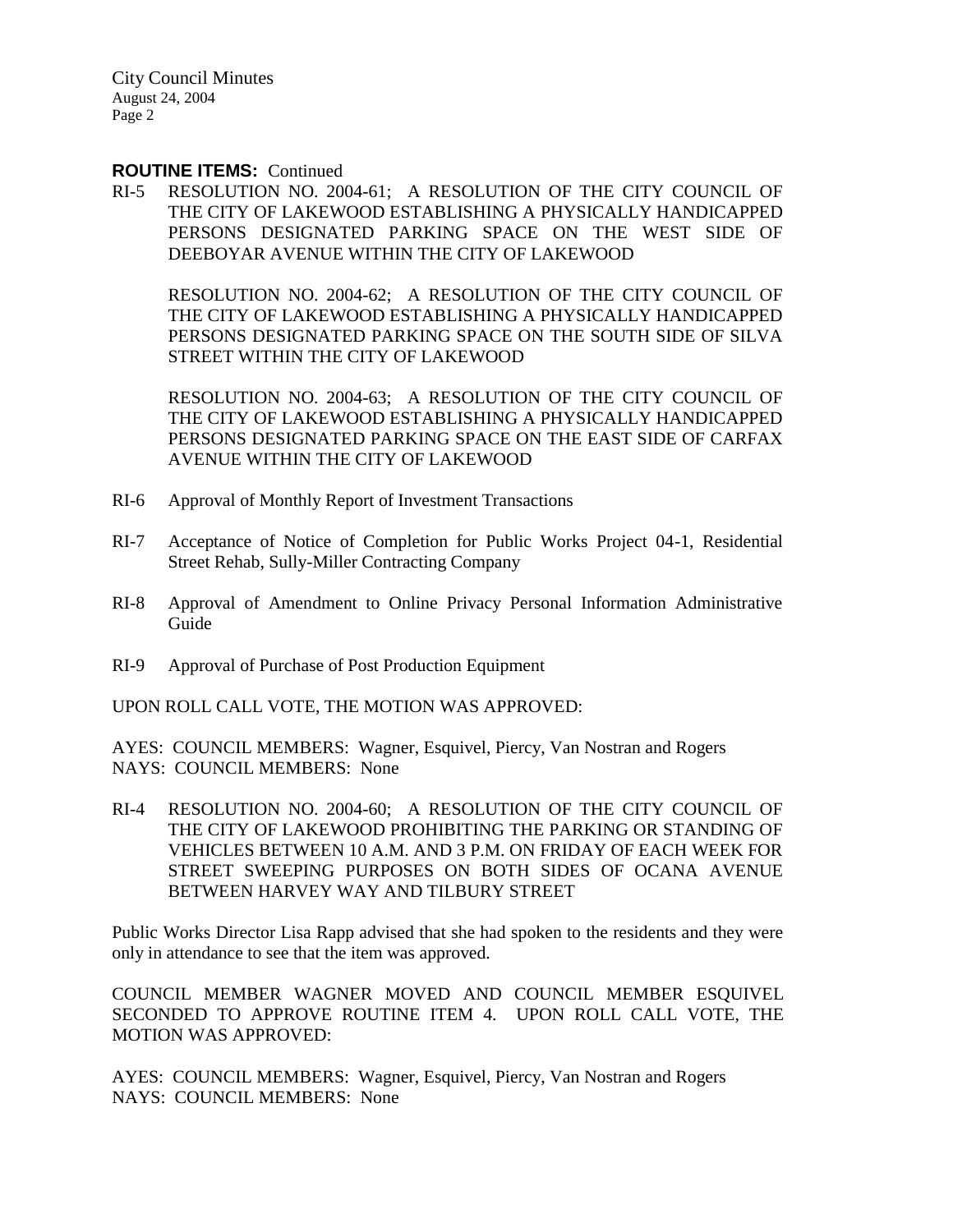### **1.1 • APPEAL OF THE DECISION OF THE PLANNING AND ENVIRONMENT COMMISSION IN THE MATTER OF THE ABATEMENT FOR DUNROBIN AVENUE**

Community Development Director Chuck Ebner presented an oral report based on the memorandum contained in the agenda and stated that on June 2, 2004, the Planning and Environment Commission, sitting as the Building Rehabilitation Board, held a public hearing and subsequently determined the property located at Dunrobin Avenue to be in a substandard condition. He briefly outlined the condition of the property and stated the Hearing Board had ordered the property to be restored to a condition that complied with building, zoning, and property maintenance codes or to demolish the house by August 2, 2004. On June 21, 2004, an appeal of the Board's decision was filed by Mr. Tom Swanner, attorney-in-fact for the property owners. Said appeal, initially scheduled for July 13, 2004, had been continued to this date at the request of the appellant.

City Prosecutor William Holt displayed slides of the subject property and presented the chronology of events and the evidence which led the Building Rehabilitation Board to declare the property to be in a substandard condition. He concluded by stating that following testimony by the appellant, it was the recommendation of staff that the City Council deny the appeal and adopt the proposed resolution upholding the decision of the Building Rehabilitation Board.

Tom Swanner stated that the property owner had no incentive to leave the property vacant for an extended time period and would like to be able to again find a tenant to rent the property. He requested the slides be displayed again and provided his own commentary on the conditions. He noted that much of the drywall had been removed, as well as the hardwood floors, the floor heater, the doors and doorjambs. He reported that soil contaminated with cat urine had been removed from beneath the house and that lime and bleach had been used to sanitize and reduce the odor inside the house. He stated that the windows in the house had not been replaced purposely to provide an opportunity for the house to 'air out' as recommended by an environmental consultant.

The City Attorney questioned Mr. Swanner about the ownership of the property. Mr. Swanner responded by stating that the property was owned by a trust and that his mother was one of the trustees. The City Attorney inquired about the reason for the appeal, since Mr. Swanner was in agreement that the property was in substandard condition. Mr. Swanner responded by stating that he required more time and assistance from the City in order to accomplish the restoration of the property.

Mayor Rogers asked Mr. Swanner to indicate how long it would take for the restoration of the property. Mr. Swanner responded by stating that although they were still waiting for the odor to dissipate inside the house, especially in the rear addition to the house, he planned to have the windows replaced and the house re-stuccoed. Mr. Swanner requested the City provide a 'point person' to deal exclusively with this project.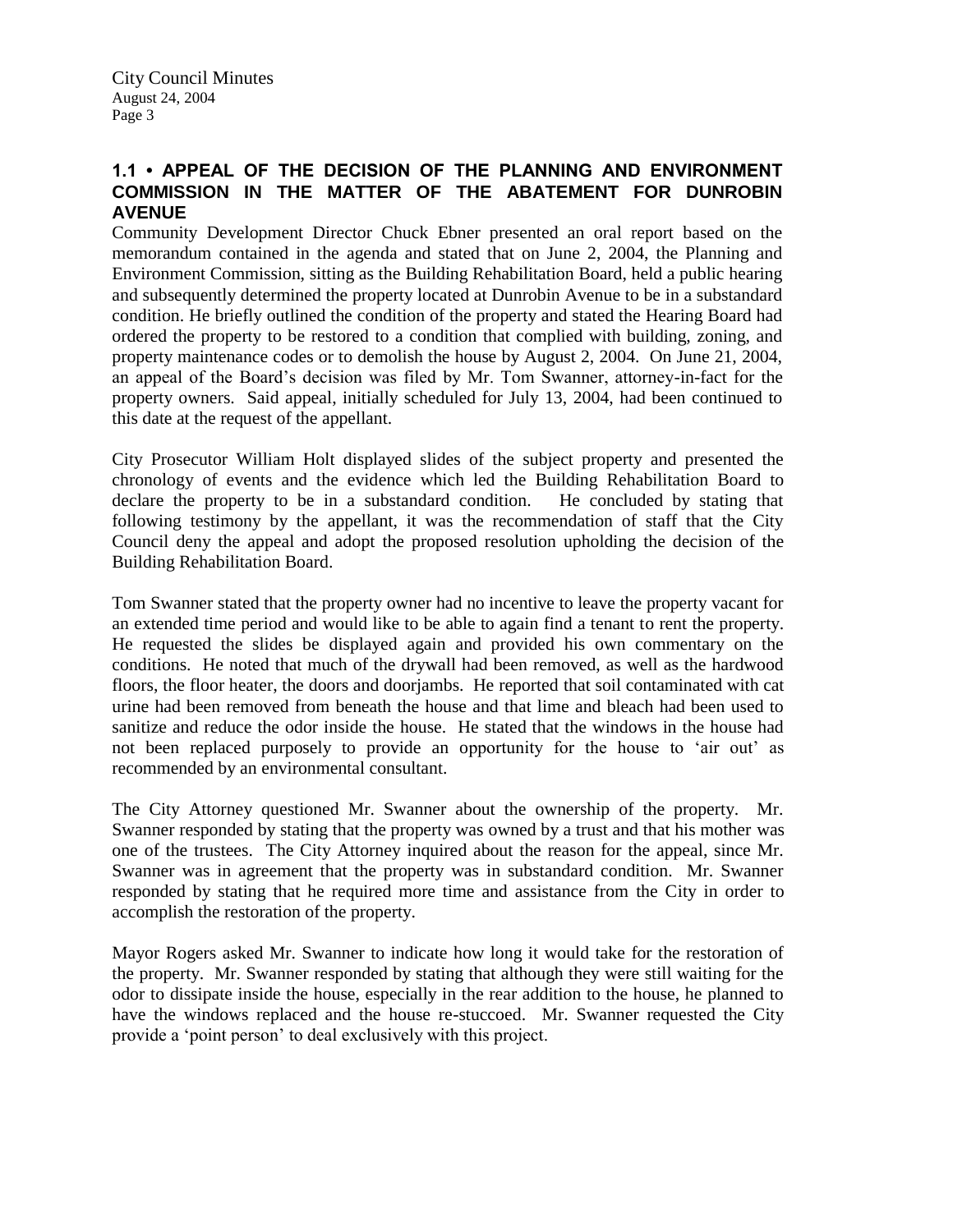### **1.1 • APPEAL OF THE DECISION IN THE MATTER OF THE ABATEMENT FOR DUNROBIN AVENUE** - Continued

The City Attorney questioned the Community Development Director, as the Chief Building Official, to determine a reasonable time period for the restoration work. Mr. Ebner responded by stating that although the ongoing problem of odor was an issue which had not been raised during the previous hearing, his main concern was that progress continue to be shown on the restoration of the property. Mr. Ebner advised that there was a building inspector assigned to this property and noted the inspector's office hours.

Mr. Swanner assured Mayor Rogers that the window installation and new stucco work could be completed by September 9, 2004.

Mayor Rogers opened the public hearing at 8:44 p.m. and called for anyone in the audience wishing to address the City Council on this matter. There was no response.

COUNCIL MEMBER VAN NOSTRAN MOVED AND VICE MAYOR PIERCY SECONDED TO CLOSE THE PUBLIC HEARING. UPON ROLL CALL VOTE, THE MOTION WAS APPROVED:

AYES: COUNCIL MEMBERS: Wagner, Esquivel, Piercy, Van Nostran and Rogers NAYS: COUNCIL MEMBERS: None

Council Member Wagner proposed changing the 60-day abatement period in the resolution to 120 days for completion of the work, adding a requirement that the exterior stucco work be done in 30 days and a requirement that a progress report and completion date be provided to staff after the initial 60-day period.

Vice Mayor Piercy pointed out that the property had been vacant since January and the neighborhood had been forced to endure its unsightly condition, with no progress for a long time. He suggested limiting any additional time to 90 days.

Council Member Wagner stated he did not have a problem granting additional time to deal with the continuing odor problem, as long as the exterior were to be made presentable.

COUNCIL MEMBER WAGNER MOVED AND COUNCIL MEMBER VAN NOSTRAN SECONDED TO MODIFY THE PROPOSED RESOLUTION TO PROVIDE FOR THE INSTALLATION OF WINDOWS AND DOORS, NEW STUCCO AND FRONT YARD LANDSCAPING TO BE COMPLETED WITHIN 30 DAYS AND TO AUTHORIZE STAFF TO EXTEND THE TIME FOR COMPLETE RESTORATION FOR UP TO AN ADDITIONAL 60 DAYS, FOLLOWING A REPORT SHOWING SUFFICIENT PROGRESS ON THE PROJECT.

The City Attorney clarified that by "staff" the City Council's intent was to designate the Director of Community Development.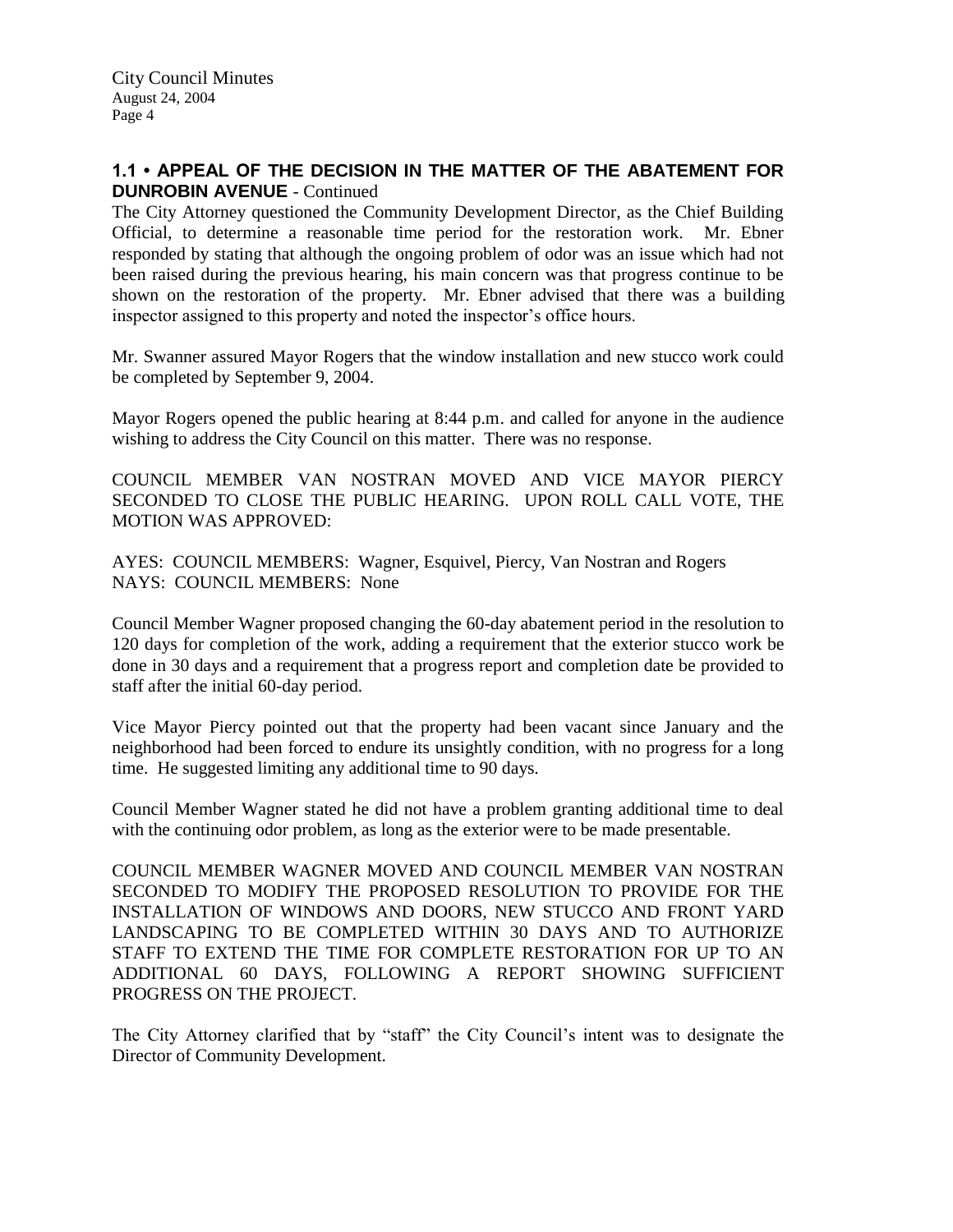City Council Minutes August 24, 2004 Page 5

**1.1 • APPEAL OF THE DECISION IN THE MATTER OF THE ABATEMENT FOR DUNROBIN AVENUE** - Continued UPON ROLL CALL VOTE, THE MOTION WAS APPROVED:

AYES: COUNCIL MEMBERS: Wagner, Esquivel, Piercy, Van Nostran and Rogers NAYS: COUNCIL MEMBERS: None

RESOLUTION NO. 2004-64; A RESOLUTION OF THE CITY COUNCIL OF THE CITY OF LAKEWOOD DENYING AN APPEAL OF THE BUILDING REHABILITATION BOARD'S FINDINGS AND ORDER REGARDING SUBSTANDARD PROPERTY AND BUILDINGS AT DUNROBIN AVENUE, LAKEWOOD, CALIFORNIA, AND ORDERING CORRECTION OF THE SUBSTANDARD CONDITIONS

COUNCIL MEMBER WAGNER MOVED AND VICE MAYOR PIERCY SECONDED TO ADOPT RESOLUTION NO. 2004-64, AS AMENDED. UPON ROLL CALL VOTE, THE MOTION WAS APPROVED:

AYES: COUNCIL MEMBERS: Wagner, Esquivel, Piercy, Van Nostran and Rogers NAYS: COUNCIL MEMBERS: None

**1.2 • AWARD OF BID FOR PURCHASING BID 04-2, TRAILER MOUNTED PRESSURE WASHER SYSTEM**

. . .

The Director of Finance, Larry Schroeder, presented an oral report based on the memorandum contained in the agenda and stated one sealed bid had been received from three bids solicited for the purchase of a trailer-mounted pressure washing system. It was the recommendation of staff that the City Council authorize the purchase of a trailer-mounted pressure washer system from Hotsy of Southern California in the amount of \$22,364.56.

Mayor Rogers opened the public hearing at 8:54 p.m. and called for anyone in the audience wishing to address the City Council on this matter. There was no response.

VICE MAYOR PIERCY MOVED AND COUNCIL MEMBER VAN NOSTRAN SECONDED TO CLOSE THE PUBLIC HEARING AND APPROVE STAFF'S RECOMMENDATION. UPON ROLL CALL VOTE, THE MOTION WAS APPROVED:

AYES: COUNCIL MEMBERS: Wagner, Esquivel, Piercy, Van Nostran and Rogers NAYS: COUNCIL MEMBERS: None

. . .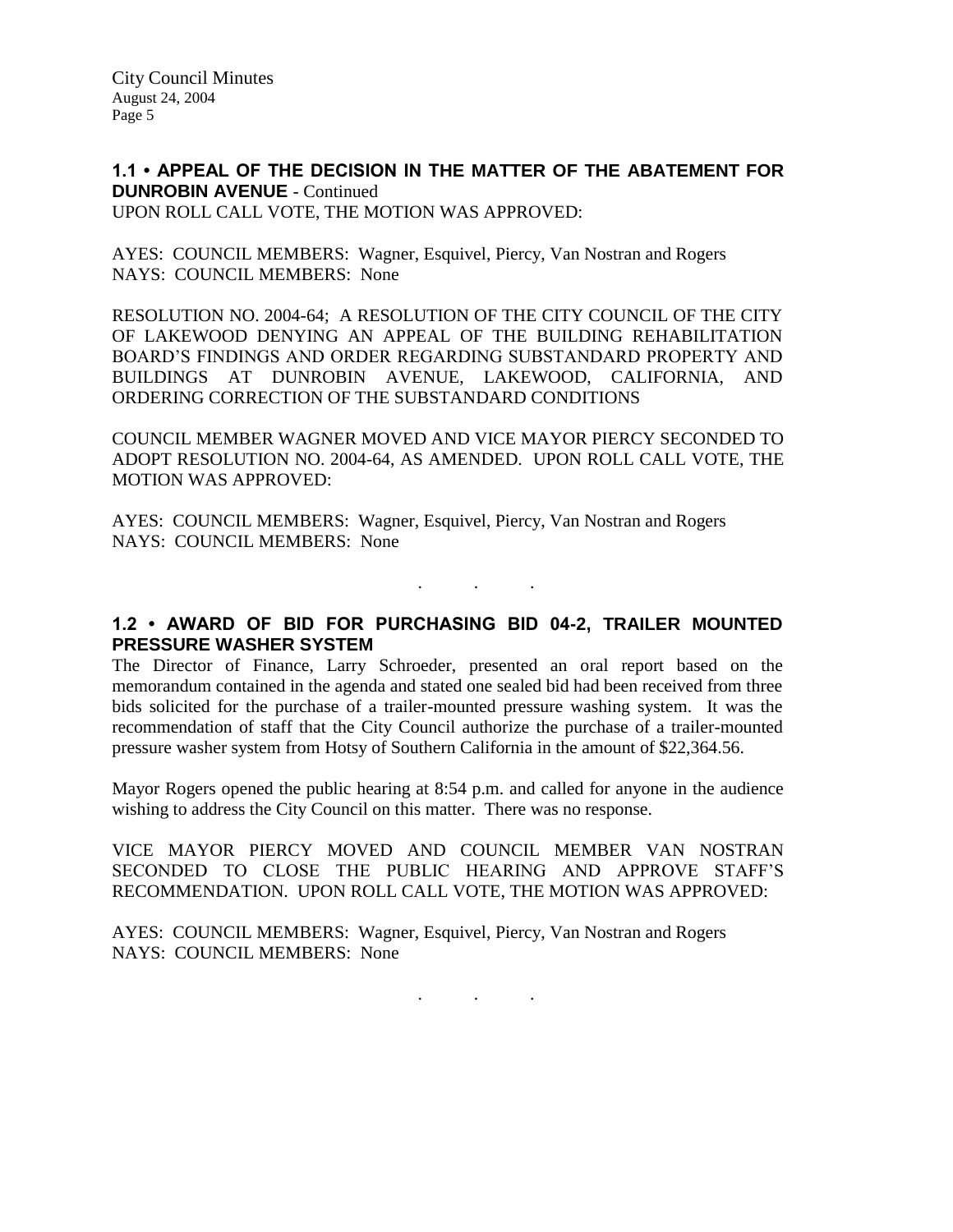### **1.3 • CONGESTION MANAGEMENT PROGRAM CONFORMANCE SELF-CERTIFICATION PROCESS**

The Community Development Director presented an oral report based on the memorandum contained in the agenda and reported the Congestion Management Program was required by State law and the Los Angeles County program had been development by the Metropolitan Transportation Authority (MTA). He advised that a new reporting format was required for this year and that the City's credits were temporarily frozen, with no new credits or debits earned until an MTA study has been completed. He stated that the City of Lakewood was in compliance with all local CMP requirements and that it was the recommendation of staff that the City Council adopt the proposed resolution finding the City to be in conformance with the Congestion Management Program and adopting the CMP Local Development Report.

Mayor Rogers opened the public hearing at 8:57 p.m. and called for anyone in the audience wishing to address the City Council on this matter. There was no response.

RESOLUTION NO. 2004-65; A RESOLUTION OF THE CITY COUNCIL OF THE CITY OF LAKEWOOD, CALIFORNIA, FINDING THE CITY TO BE IN CONFORMANCE WITH THE CONGESTION MANAGEMENT PROGRAM (CMP) AND ADOPTING THE CMP LOCAL DEVELOPMENT REPORT, IN ACCORDANCE WITH CALIFORNIA GOVERNMENT CODE SECTION 65089

COUNCIL MEMBER VAN NOSTRAN MOVED AND VICE MAYOR PIERCY SECONDED TO ADOPT RESOLUTION NO. 2004-65. UPON ROLL CALL VOTE, THE MOTION WAS APPROVED:

AYES: COUNCIL MEMBERS: Wagner, Esquivel, Piercy, Van Nostran and Rogers NAYS: COUNCIL MEMBERS: None

### **1.4 • CDBG PROGRAM CONSOLIDATED ANNUAL PERFORMANCE AND EVALUATION REPORT FOR FY 2003-2004**

. . .

The Director of Community Development presented an oral report based on the memorandum contained in the agenda and stated the Community Development Block Grant, a program of the U.S. Department of Housing and Urban Development (HUD), required the submittal of an annual performance report. The Consolidated Annual Performance and Evaluation Report provided a summary of Lakewood's overall progress in meeting local priorities and goals during the program and described the status of actions taken to address specific areas of the Consolidated and Action Plans. He briefly outlined the program areas and concluded by recommending that following a public hearing, the City Council direct staff to submit the Report and any comments received to the local HUD office.

Mayor Rogers opened the public hearing at 8:59 p.m. and called for anyone in the audience wishing to address the City Council on this matter. There was no response.